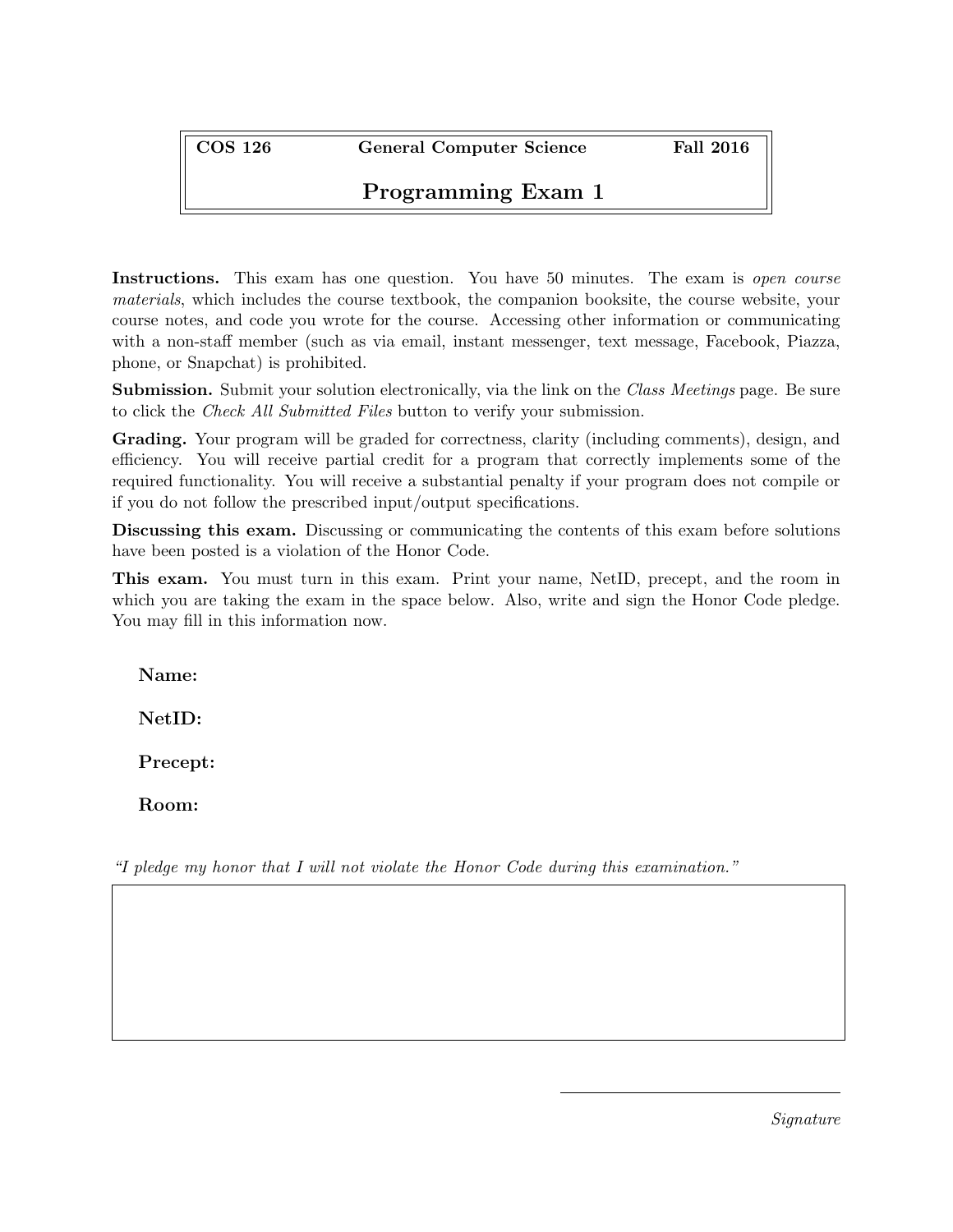**Problem.** Write a program Election.java that reads election data and prints the number of electoral votes won by each candidate, along with the minimum number of electoral votes needed to win the election.

Assume that an election has only two candidates and is decided according to the following rules:<sup>1</sup>

- The overall election is composed of several region-wide elections.
- Each region is allocated an integer number of electoral votes.
- The candidate with the most votes in a region wins all of that region's electoral votes. In the event of a tie, neither candidate wins any electoral votes for that region.
- A candidate wins the overall election if the candidate wins a *strict majority* (more than  $50\%$ ) of all allocated electoral votes.

Input specification. The input from standard input consists of a sequence of lines.

- The first line contains two strings (the names of the two candidates).
- Each of the remaining lines contains a string (the name of the region) and three integers (the number of electoral votes allocated to the region, the number of votes for candidate 1, and the number of votes for candidate 2), separated by whitespace.

Here are two examples:



<sup>&</sup>lt;sup>1</sup>These rules are similar to those used in U.S. presidential elections, except that there can be more than two candidates, some states are not winner-take-all, and the rules for breaking ties vary by state.